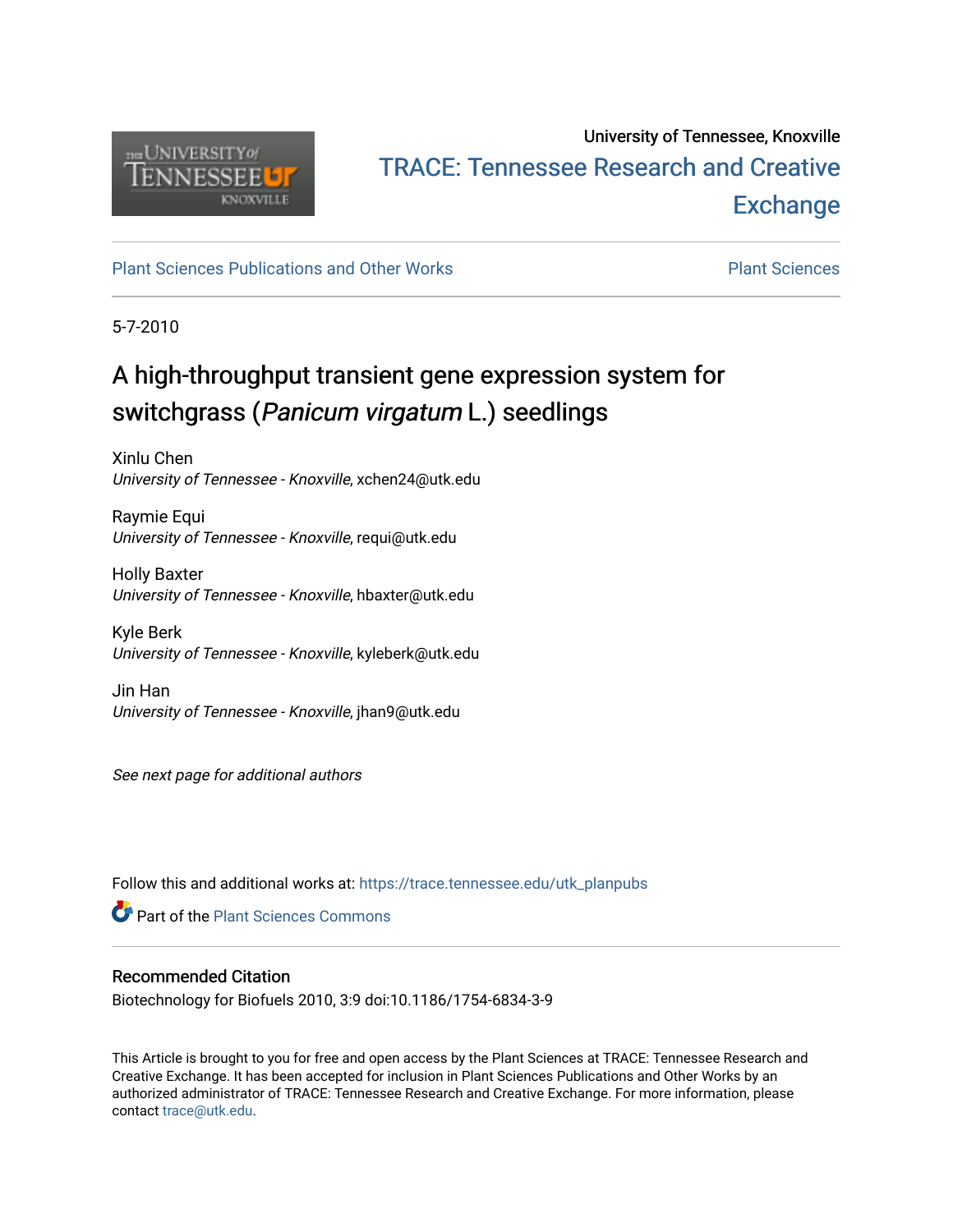## Authors

Xinlu Chen, Raymie Equi, Holly Baxter, Kyle Berk, Jin Han, Sujata Agarwal, and Janice Zale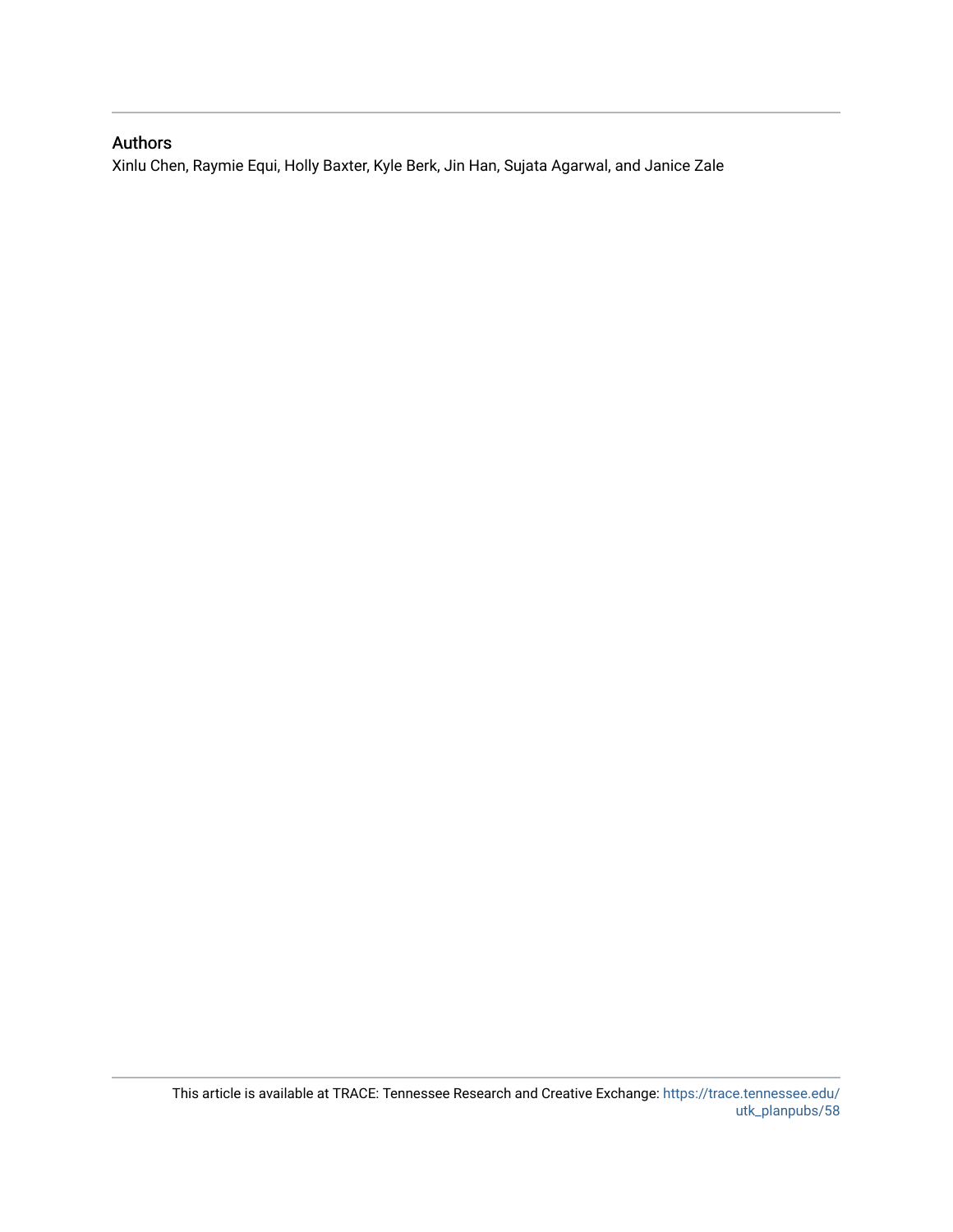## **RESEARCH Open Access**



# A high-throughput transient gene expression system for switchgrass (Panicum virgatum L.) seedlings

Xinlu Chen, Raymie Equi, Holly Baxter, Kyle Berk, Jin Han, Sujata Agarwal and Janice Zale\*

### **Abstract**

**Background:** Grasses are relatively recalcitrant to genetic transformation in comparison to certain dicotyledons, yet they constitute some of the most important biofuel crops. Genetic transformation of switchgrass (Panicum virgatum L.) has previously been reported after cocultivation of explants with Agrobacterium and biolistics of embryogenic calli. Experiments to increase transient gene expression in planta may lead to stable transformation methods with increased efficiency.

**Results:** A high-throughput Agrobacterium-mediated transient gene expression system has been developed for in planta inoculation of germinating switchgrass seedlings. Four different Agrobacterium strains were compared for their ability to infect switchgrass seedlings, and strain AGL1 was found to be the most infective. Wounding pretreatments such as sonication, mixing by vortex with carborundum, separation by centrifugation, vacuum infiltration, and high temperature shock significantly increased transient expression of a reporter gene (GUSPlus, a variation of the βglucuronidase (GUS) gene). The addition of L-cysteine and dithiothreitol in the presence of acetosyringone significantly increased GUS expression compared with control treatments, whereas the addition of 0.1% surfactants such as Silwet L77 or Li700 decreased GUS expression. 4-Methylumbelliferyl beta-D-galactopyranoside (MUG) assays showed a peak of β-glucuronidase (GUS) enzyme activity 3 days after cocultivation with Agrobacterium harboring pCambia1305.2, whereas MUG assays showed a peak of enzyme activity 5 days after cocultivation with Agrobacterium harboring pCambia1305.1.

**Conclusion:** Agrobacterium strains C58, GV3101 and EHA105 are less able to deliver transfer DNA to switchgrass seedlings (cultivar Alamo) compared with strain AGL1. Transient expression was increased by double or triple wounding treatments such as mixing by vortex with carborundum, sonication, separation by centrifugation, and heat shock. The addition of thiol compounds such as L-cysteine and dithiothreitol in combination with acetosyringone during cocultivation also increased transient expression. The combination of multiple wounding treatments along with the addition of thiol compounds during cocultivation increased transient expression levels from 6% to 54%. There were differences in temporal GUS expression induced by pCambia1305.1 and pCambia1305.2.

## **Background**

Perennial lowland switchgrass (*Panicum virgatum* L.) was chosen by Oak Ridge National Lab as a herbaceous biofuel crop of choice in 1991 because of its relatively high biomass yields in a number of replicated trials across seven states in the USA [[1\]](#page-11-0). Switchgrass can be propagated by seed, survives drought better than *Miscanthus*

1 University of Tennessee, Department of Plant Sciences, 2431 Joe Johnson Drive, Knoxville, TN, 37996, USA

[[2\]](#page-11-1), and has the ability to grow on marginal land with low fertility requirements, increasing its attractiveness in southeast USA.

Most of the economically important monocots have been relatively recalcitrant to genetic transformation compared with some dicots [[3\]](#page-11-2). Transient gene expression [[4](#page-11-3),[5\]](#page-11-4) and stable genetic transformation of embryogenic calli in switchgrass have been reported [[6](#page-11-5)[-8](#page-11-6)]. *In planta* transformation of germinating cereal seedlings has been demonstrated after needle inoculation [\[9](#page-11-7)[,10](#page-11-8)], and after shoot excision with no callus phase [\[11\]](#page-11-9).



2010 Chen et al; licensee [BioMed](http://www.biomedcentral.com/) Central Ltd. This is an Open Access article distributed under the terms of the Creative Commons (http://creativecommons.org/licenses/by/2.0), which permits unrestricted use, distribution, a any medium, provided the original work is properly cited.

<sup>\*</sup> Correspondence: jzale@utk.edu

Full list of author information is available at the end of the article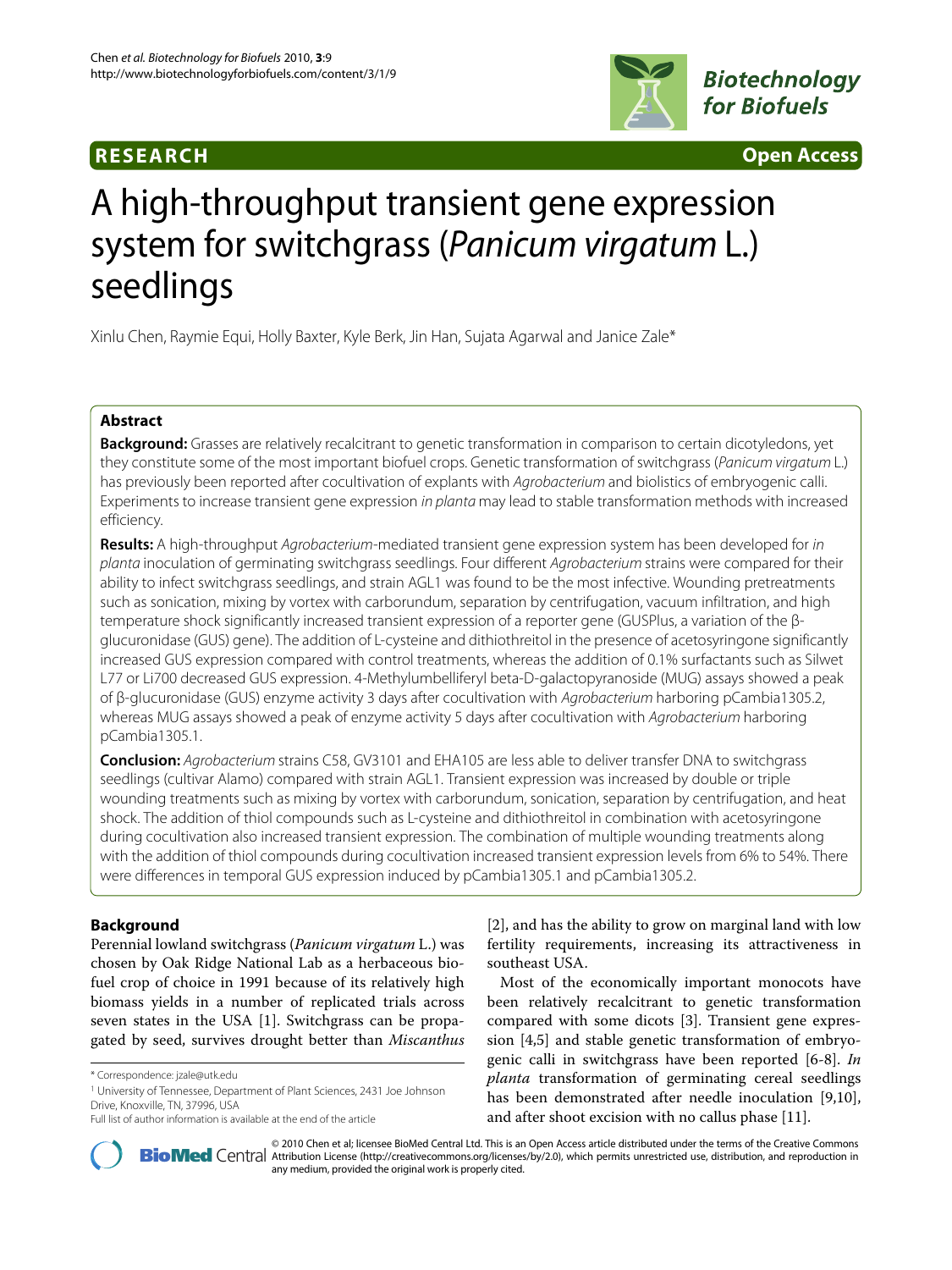Several wounding treatments and additives have been shown to increase *Agrobacterium*-mediated transient gene expression and stable genetic transformation. Thiol compounds [[12](#page-11-10),[13](#page-11-11)], sonication-assisted *Agrobacterium* transformation (SAAT) [[14\]](#page-11-12), a combination of SAAT and vacuum infiltration [[15](#page-11-13)], heat and separation by centrifugation [[16\]](#page-11-14), surfactants [[17\]](#page-11-15), and mixing by vortex with carborundum [[6\]](#page-11-5) have been applied to a variety of explants of different species in an effort to increase transient gene expression and hence stable transformation of plants.

Transient gene expression systems are ideal for testing and comparing genetic constructs; however, increases in transient gene expression does not have a definite correlation with an increase in the production of stable transformants. Alpeter *et al*. concluded in 1996 that transient gene expression was not correlated with stable transformation in wheat [[18\]](#page-11-16). However, in other studies, increased numbers of transgenic wheat and corn were regenerated from dissected explants after optimization of transient expression from reporter genes [[17,](#page-11-15)[19\]](#page-11-17). Transformation efficiencies of soybean and Ohio buckeye were also increased after optimization of transient expression  $[14]$  $[14]$ .

In this paper, we describe optimization experiments and wounding treatments that significantly increased transient expression of a commercial reporter gene (GUSPlus, a variation of the β-glucuronidase (GUS) gene) in germinating switchgrass seedlings. The optimization experiments determined the most favorable *Agrobacterium* strain and acetosyringone concentrations. Wounding treatments such as sonication, mixing by vortex with carborundum, vacuum infiltration, needle wounding, separation by centrifugation, heat treatments, and additives such as L-cysteine, dithiothreitol (DTT), acetosyringone and surfactants were systematically tested in an effort to determine which treatment or combination of treatments increased transient GUS expression and the likelihood of producing stable transformants in switchgrass.

#### **Results and discussion**

#### **Comparisons of different Agrobacterium strains and acetosyringone concentrations**

Four different *Agrobacterium* strains (AGL1, C58, GV3101 and EHA105) were tested for their ability to deliver transfer (T)-DNA to dehusked, 3-day-old switchgrass seedlings at various acetosyringone concentrations (0, 50, 100 and 200  $\mu$ M). All seedlings were treated with one of four *Agrobacterium* strains, sonicated for 1 minute, incubated for 30 minutes and then cocultivated with or without different concentrations of acetosyringone for 3 days. Seedlings were inoculated with each strain, which harbored the vector pCambia1305.2, and after cocultiva-

tion for 3 days, the number of GUS-positive seedlings was assessed. pCambia1305.2 carries the CaMV35S promoter:GRP signal peptide: catalase intron: *GUSPlus*: nos terminator [\[20](#page-11-18)]. The *GUSPlus* gene was originally isolated from a *Staphylococcus* species and is more stable at higher temperatures and in fixatives than the *βglucuronidase* gene cloned from *Escherichia coli* [[20\]](#page-11-18). The microbial glycine-rich signal peptide (GRP) from the *lac*Z alpha fragment permits secretion of GUS from the cytoplast into the apoplast [\[20](#page-11-18)].

The optimal *Agrobacterium* strain and acetosyringone concentrations were determined for the infection of switchgrass seedlings. The higher concentrations of acetosyringone (100 and 200 μM) induced more than double the number of GUS-positive plants, thus 100 μM was used in all experiments (Table 1). The *Agrobacterium* strain AGL1 produced significantly more GUS positive plants compared with inoculation with other *Agrobacterium s*trains (Table 1), therefore this strain was used in all subsequent experiments to optimize other parameters. Strains GV3101 and C58 were the least able to deliver T-DNA to the switchgrass seedlings.

#### **The effects of various treatments and additives on GUSPlus expression**

To investigate the role that thiol compounds play in promoting gene expression, switchgrass seedlings were inoculated with *Agrobacterium* strain AGL1, sonicated for 1 minute and incubated for 30 minutes. They were then placed on filter paper with H2O and 100 μM acetosyringone, or a combination of H2O, DTT and L-cysteine with acetosyringone for 3 days of cocultivation. There were significantly more GUS foci when the *Agrobacterium*inoculated seedlings were grown in the combination of water, acetosyringone, L-cysteine and DTT (Table 2, Figure [1\)](#page-5-0). Transient GUS expression has also been increased with thiol compounds in other species such as soybean [[20\]](#page-11-18) and maize [\[19](#page-11-17)].

An experiment was designed to compare needle wounding and sonication versus mixing by vortex with carborundum and sonication to determine which wounding treatment was superior. Seedlings 3 days old were either punctured with an Agrobacterium-coated needle or mixed by vortex for 2 minutes with the Agrobacterium resuspension solution containing carborundum. All of the seedlings were then sonicated for 1 minute in he Agrobacterium resuspension solution. There were significant differences in GUS expression between the needle wounding, mixing by vortex with carborundum, and the control (sonication alone) groups (Table 3). Of the seedlings mixed by vortex with carborundum, 42% expressed GUS compared with 32% of seedlings wounded with a needle and only 18.7% of the control seedlings (Table [3](#page-5-1), Figure [2](#page-5-2)). Carborundum is an abrasive silicon carbide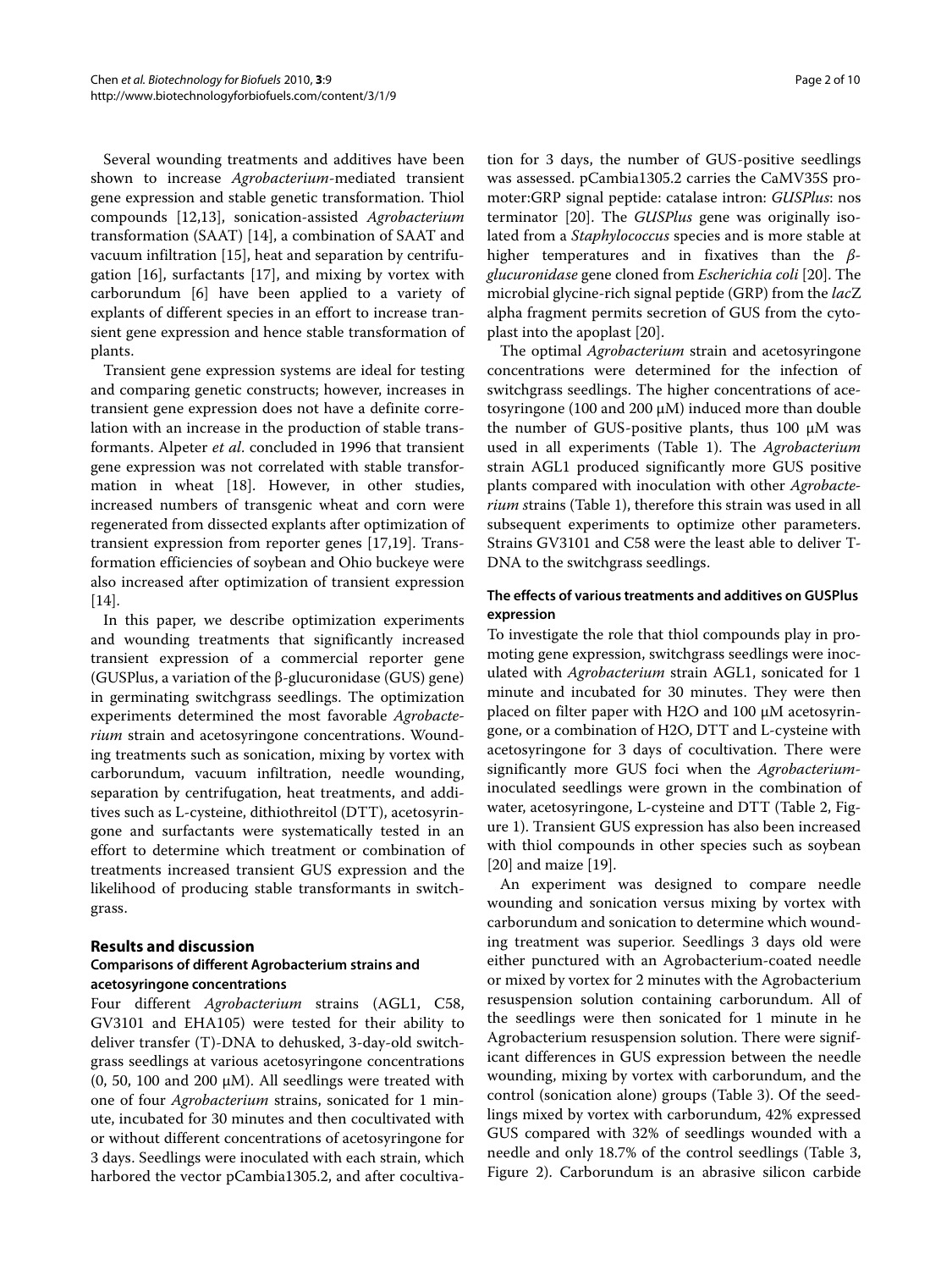| Agrobacter<br><i>ium</i> strains | Acetosyringone, µM |                |     |             |                               | <b>GUS-positive seedlings</b> |     |  |
|----------------------------------|--------------------|----------------|-----|-------------|-------------------------------|-------------------------------|-----|--|
|                                  | 0                  | 50             | 100 | 200         | Mean $\pm$<br>SD <sup>*</sup> | Total, nt                     | %   |  |
| AGL1                             | 2                  | 6              | 14  | 14          | $9.0 \pm 3.0^{\rm a}$         | 36                            | 6.0 |  |
| <b>EHA105</b>                    | $\overline{2}$     | $\overline{4}$ | 7   | 7           | $5.0 \pm 1.2^b$               | 22                            | 3.7 |  |
| GV3101                           | $\overline{2}$     | $\overline{2}$ | 2   |             | $1.5 \pm 0.3$ c               | $\overline{7}$                | 1.2 |  |
| C58                              |                    |                | 0   | $\mathbf 0$ | $0.5 \pm 0.3$ c               | 2                             | 0.1 |  |

#### **Table 1: Comparison of GUSPlus expression in switchgrass seedlings induced by four Agrobacterium strains, at different acetosyringone concentrations.**

AS = acetosyringone; GUS = β-glucuronidase.

\*Means followed by the same letter (a, b, c) were not significantly different at the 5% level using The Tukey multiple comparison test.

† Three replicates of 50 seedlings tested with each strain at each acetosyringone concentration.

material that induces wounding of plant tissue, and this treatment had previously been used in Agrobacteriummediated genetic transformation of switchgrass [[6\]](#page-11-5). Scanning electron microscopy has shown that sonication creates micro-wounds (1 μm to 1 mm in size) in embryonic suspension tissues of soybean, and it is through these pores that Agrobacterium enters and adheres to the cell. There was little Agrobacterium adherence to cells that did not receive the sonication treatment [\[14](#page-11-12)].

Vacuum infiltration and separation by centrifugation treatments were applied to sonicated switchgrass seedlings in an attempt to increase wounding and Agrobacterium infection and ultimately transient GUS expression. Switchgrass seedlings were inoculated with Agrobacterium, sonicated for 1 minute, incubated for 30 minutes, vacuum infiltrated for 0, 1, 2, 4, 8 or 16 minutes, and in some treatments, separated by separation by centrifugation. All treatments were then cocultured with Agrobacterium for 3 days. There were significant differences in GUS expression between the treatments in which vacuum infiltration and/or separation by centrifugation pretreatments were applied, with separation by centrifugation having the greater effect (Table 4).

Two surfactants (Li700 and Silwet L77) at five concentrations (0, 0.01, 0.02, 0.04 and 0.1%) were compared to determine which was optimal for inducing transient GUS expression in germinating 3-day-old switchgrass seedlings. Silwet L77 is an organosilicone surfactant used as a wetting agent in the floral dip method [[21,](#page-11-19)[22\]](#page-11-20) and in *Agrobacterium-*mediated transformation experiments of

| Table 2: A comparison of thiol compounds and their effect on transient gene expression of GUSPlus. |  |  |
|----------------------------------------------------------------------------------------------------|--|--|
|                                                                                                    |  |  |

| Treatment*                | <b>GUS-positive seedlings</b> |                            |      |  |
|---------------------------|-------------------------------|----------------------------|------|--|
|                           | Total, n*                     | Mean $\pm$ SE+             | $\%$ |  |
| $H2O$ , AS                | 21                            | $7.0 \pm 0.6$ <sup>b</sup> | 14.0 |  |
| $H_2O$ , cysteine, AS     | 26                            | $8.7 \pm 2.3^{\rm b}$      | 17.3 |  |
| H <sub>2</sub> O, DTT, AS | 29                            | $9.7 \pm 2.2^{\rm b}$      | 19.3 |  |
| $H2O$ , cysteine, DTT, AS | 47                            | $15.7 \pm 1.9^{\circ}$     | 31.3 |  |

AS = acetosyringone; DTT = dithiothreitol.

All of the treatments included 1 minute of sonication.

\*Three replicates of 50 seedlings per replicate were tested in each treatment.

†Means followed by the same letter (a, b, c) were not significantly different at the 5% level as determined by The Tukey multiple comparison test.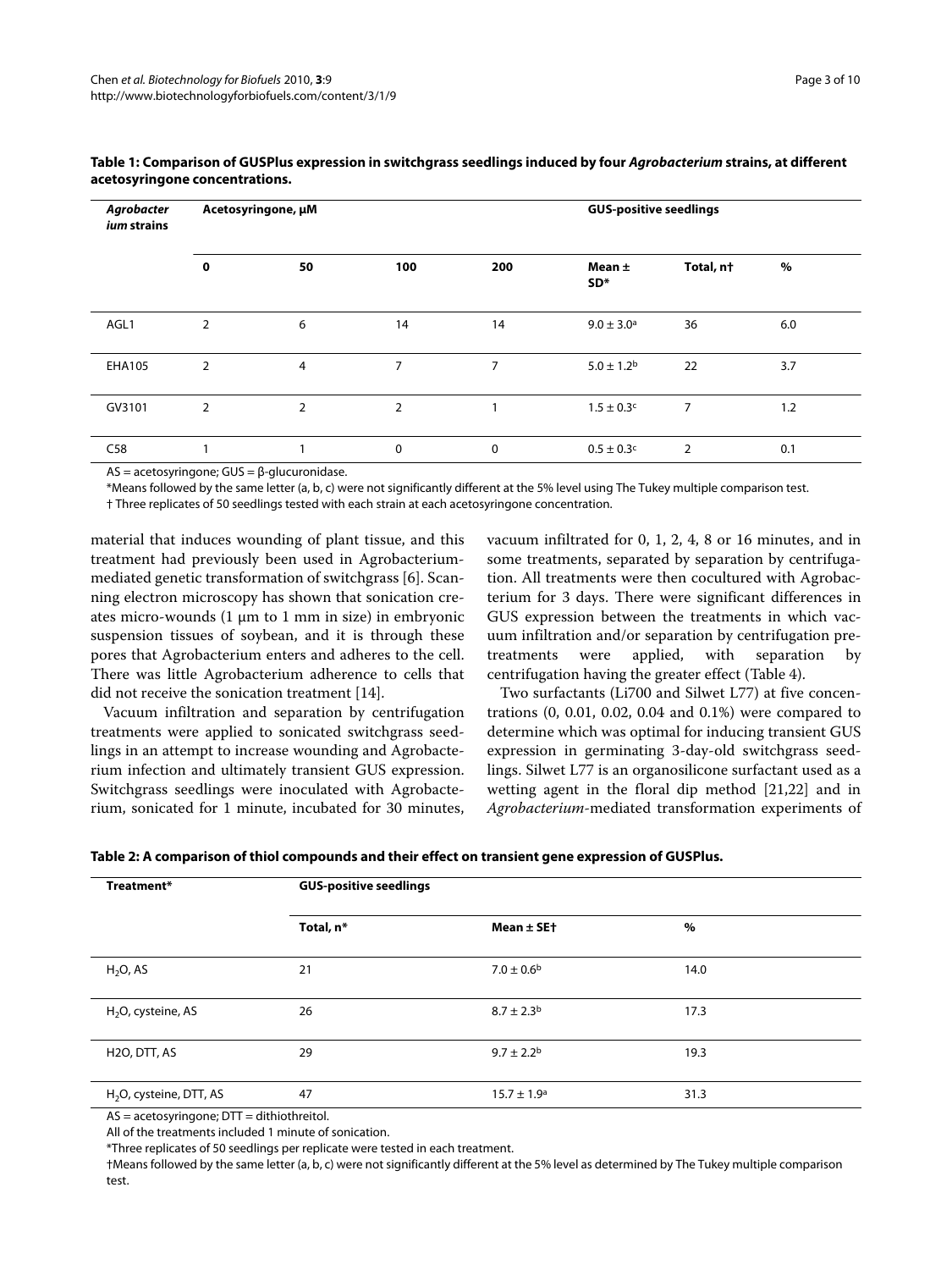<span id="page-5-0"></span>

**Figure 1 Microtitre plate with switchgrass seedlings assayed for GUSPlus activity after treatment with or without thiol compounds**. Coculture with **(a)** Agrobacterium in water and acetosyringone; **(b)** with Agrobacterium in water, acetosyringone and L-cysteine; **(c)** with Agrobacterium in water, acetosyringone and dithiothreitol (DTT); and **(d)** with Agrobacterium in water, acetosyringone, L-cysteine and DTT.

dissected explants [[23\]](#page-11-21). Li700 is a nonionic acidifying surfactant commonly used in herbicide application, and is less phytotoxic than Silwet L77 (Zale, unpublished data). Seedlings were inoculated with *Agrobacterium* and surfactant, mixed by vortex with carborundum for 2 minutes, sonicated for 1 minute, separated by separation by centrifugation, and assayed for GUS expression. There were no significant differences between Li700 and Silwet L77 in increasing GUS expression and the highest concentration of either surfactant (0.10%) inhibited GUS expression to the greatest degree (Table 5).

A heat shock has been shown to increase transformation efficiencies in some crops [[16](#page-11-14)], therefore four differ-

<span id="page-5-2"></span>

**Figure 2 Microtitre plate of seedlings inoculated with Agrobacterium, treated by sonication, needle wounding or mixing by vortex with carborundum and stained for β-glucuronidase (GUS)Plus activity**. **(a)** Control (sonicated) switchgrass seedlings; **(b)**  sonicated seedlings that were needle inoculated; **(c)** sonicated seedlings that were mixed by vortex with carborundum. All seedlings were assayed for GUSPlus activity.

ent temperatures were tested in an effort to increase transient GUS expression. The seedlings were inoculated with the *Agrobacterium* resuspension solution, mixed by vortex with carborundum, and sonicated. The tubes were placed at one of five temperatures (25, 37, 40, 43 and 46 degrees Celcius) for 2 minutes, incubated at room temperature for 30 minutes, separated by separation by centrifugation, and then plated onto filter paper for 3 days of cocultivation. There were significant differences between the temperature treatments, with heat-shock treatments producing the greatest number of GUS-positive seedlings compared with the 25°C treatment (Table 6).

#### **GUS expression comparisons between pCambia 1305.1 and 1305.2**

The expression patterns induced by pCambia1305.1 and 1305.2 were compared to determine whether there was a difference in transient gene expression due to the GRP signal peptide present in the latter. After 3 days of coculture, pCambia1305.2 produced significantly more GUS activity compared with pCambia1305.1, probably because this enzyme is secreted from the cell into the apoplast, whereas the encoded GUS enzyme in pCambia1305.1 remains in the cytosol (Table 7, Figure [3](#page-8-0)).

| Treatment*           | <b>GUS-positive seedlings</b> |                             |      |  |
|----------------------|-------------------------------|-----------------------------|------|--|
|                      | Total, n*                     | Mean $\pm$ SE+              | %    |  |
| Control (sonication) | 28                            | $9.3 \pm 1.2$ c             | 18.7 |  |
| <b>VCS</b>           | 63                            | $21.0 \pm 2.1$ <sup>a</sup> | 42.0 |  |
| <b>NWS</b>           | 48                            | $16.0 \pm 2.3^{\rm b}$      | 32.0 |  |

<span id="page-5-1"></span>**Table 3: A comparison of mixing by vortex with carborundum, needle wounding and sonication on GUSPlus expression.**

NWS = needle wounding and sonication; VCS = vortex, carborundum and sonication

\*Three replicates of 50 seedlings per replicate were tested in each treatment.

† Means followed by the same letter (a, b, c) were not significantly different at the 5% level as determined by The Tukey multiple comparison test.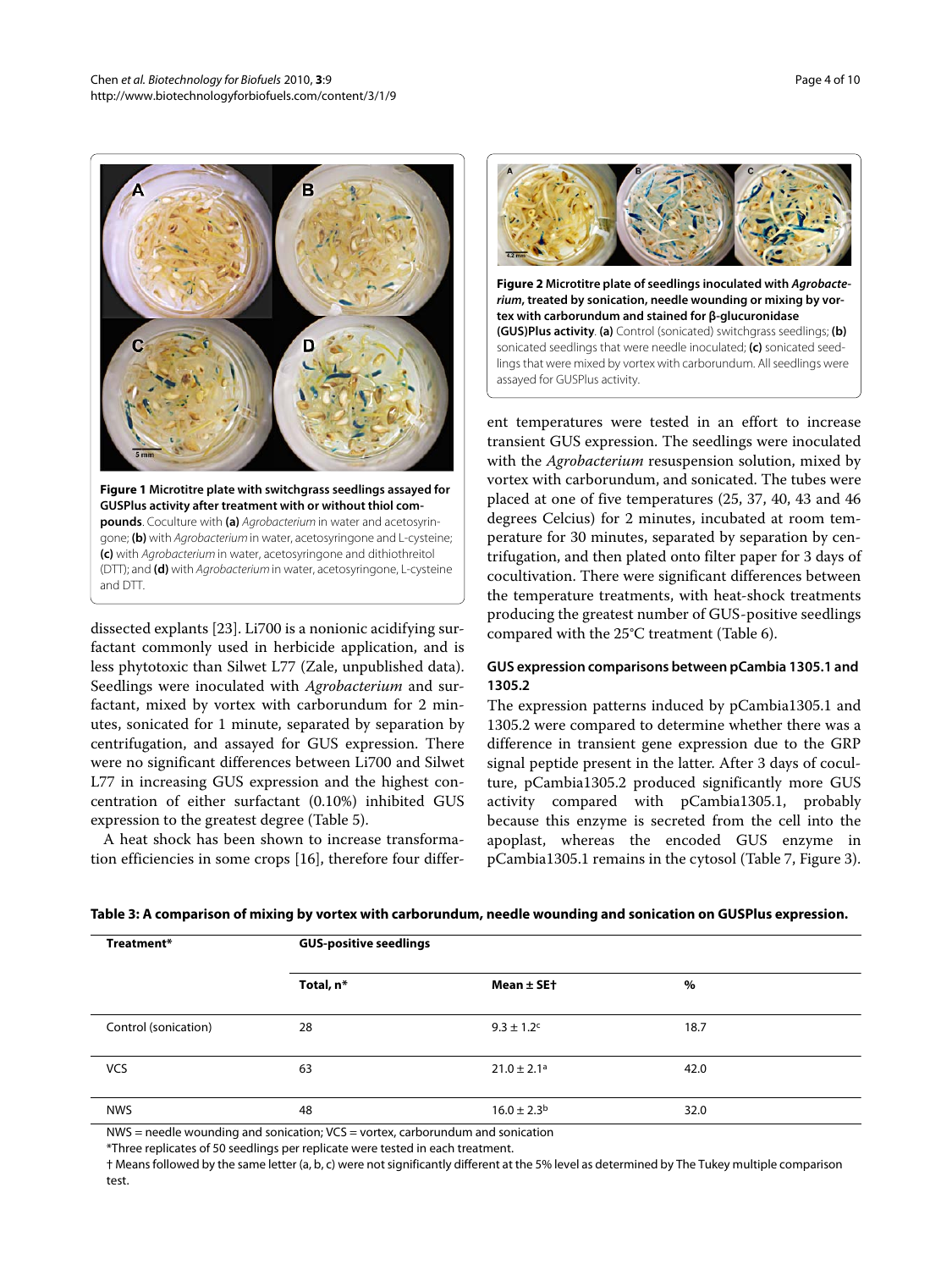| Treatment*                                                | <b>GUS-positive seedlings</b> |                             |      |  |
|-----------------------------------------------------------|-------------------------------|-----------------------------|------|--|
|                                                           | Total, n*                     | Mean $\pm$ SE+              | $\%$ |  |
| Control-1 (no vacuum; no<br>separation by centrifugation) | 17                            | $4.2 \pm 0.6^{\rm b}$       | 8.5  |  |
| Control-2 (no vacuum;<br>separation by centrifugation)    | 43                            | $10.8 \pm 2.6^{\circ}$      | 21.5 |  |
| Vacuum (1 minute);<br>separation by centrifugation        | 43                            | $10.8 \pm 1.6^{\rm a}$      | 21.5 |  |
| Vacuum (2 minutes);<br>separation by centrifugation       | 44                            | $11.0 \pm 2.1a$             | 22.0 |  |
| Vacuum (4 minutes);<br>separation by centrifugation       | 49                            | $12.2 \pm 3.2$ <sup>a</sup> | 24.5 |  |
| Vacuum (8 minutes);<br>separation by centrifugation       | 50                            | $12.5 \pm 0.5^{\circ}$      | 25.0 |  |
| Vacuum (16 minutes);<br>separation by centrifugation      | 55                            | $13.8 \pm 1.4^a$            | 27.5 |  |

#### **Table 4: A comparison of vacuum infiltration and separation by centrifugation on GUSPlus expression in sonicated switchgrass seedlings.**

+ All seedlings were sonicated for 1 minute.

\*Three replicates of 50 seedlings per replicate were tested in each treatment.

†Means followed by the same letter (a, b, c) were not significantly different at the 5% level as determined by The Tukey multiple comparison test.

Because of the GRP signal sequence, the GUS enzyme is secreted from the cell, and this permits plant selection on tissue culture medium with nonlethal concentrations of the substrate, X-glururonide [\[20\]](#page-11-18). GUS expression after *Agrobacterium* cocultivation with both plasmids was localized throughout the shoot tissue rather than the roots or cotyledons, indicating that the target tissue was the shoot tissue.

To determine the onset and duration of GUS expression in seedlings inoculated with Agrobacterium harboring pCambia1305.1 and pCambia1305.2, seedlings were treated with all of the aforementioned significantly effective wounding treatments and additives, and histochemical GUS assays were conducted on various days (0, 2, 3, 5, 7 and 11 days) after a 3-day cocultivation. There was no GUS expression in the Agrobacterium-inoculated seedlings with either plasmid or the control on the first day after inoculation (data not shown). Intense GUS expression induced by pCambia1305.2 occurred at 3 days after cocultivation (Figure [3](#page-8-0); compare Figures [4](#page-8-1)a and [4](#page-8-1)b). By contrast, intense GUS expression induced by pCambia1305.1 developed by the fifth day after cocultivation (compare Figure [4c](#page-8-1) and [4](#page-8-1)d), because this enzyme is not secreted and would accumulate within the cell over time. GUS expression induced from both plasmids occurred extensively in the shoots and less in the coleoptiles and roots. By the seventh day after cocultivation, GUS expression induced by both plasmids was reduced (data not shown).

Quantitative fluorometric.4-methylumbelliferyl-beta-D-glucuronide (MUG) assays were compared between pCambia1305.1, pCambia1305.2 and control seedlings, from the second to the seventh day after cocultivation. In these assays, GUS reacts with MUG to release the fluorescent compound 4-methyl umbelliferone, and fluorescence can then be measured [[24\]](#page-11-22). There were peaks of fluorescence induced by GUS on the third day after cocultivation with pCambia1305.2 and on the fifth day after cocultivation with pCambia1305.1, which agrees with the intensities of the histochemical GUS assays (Figure [4](#page-8-1), Figure [5\)](#page-9-0). Moreover, the magnitude of the fluorescence induced by the encoded enzyme in pCambia1305.1, although not statistically significant, was greater than that of pCambia1305.2.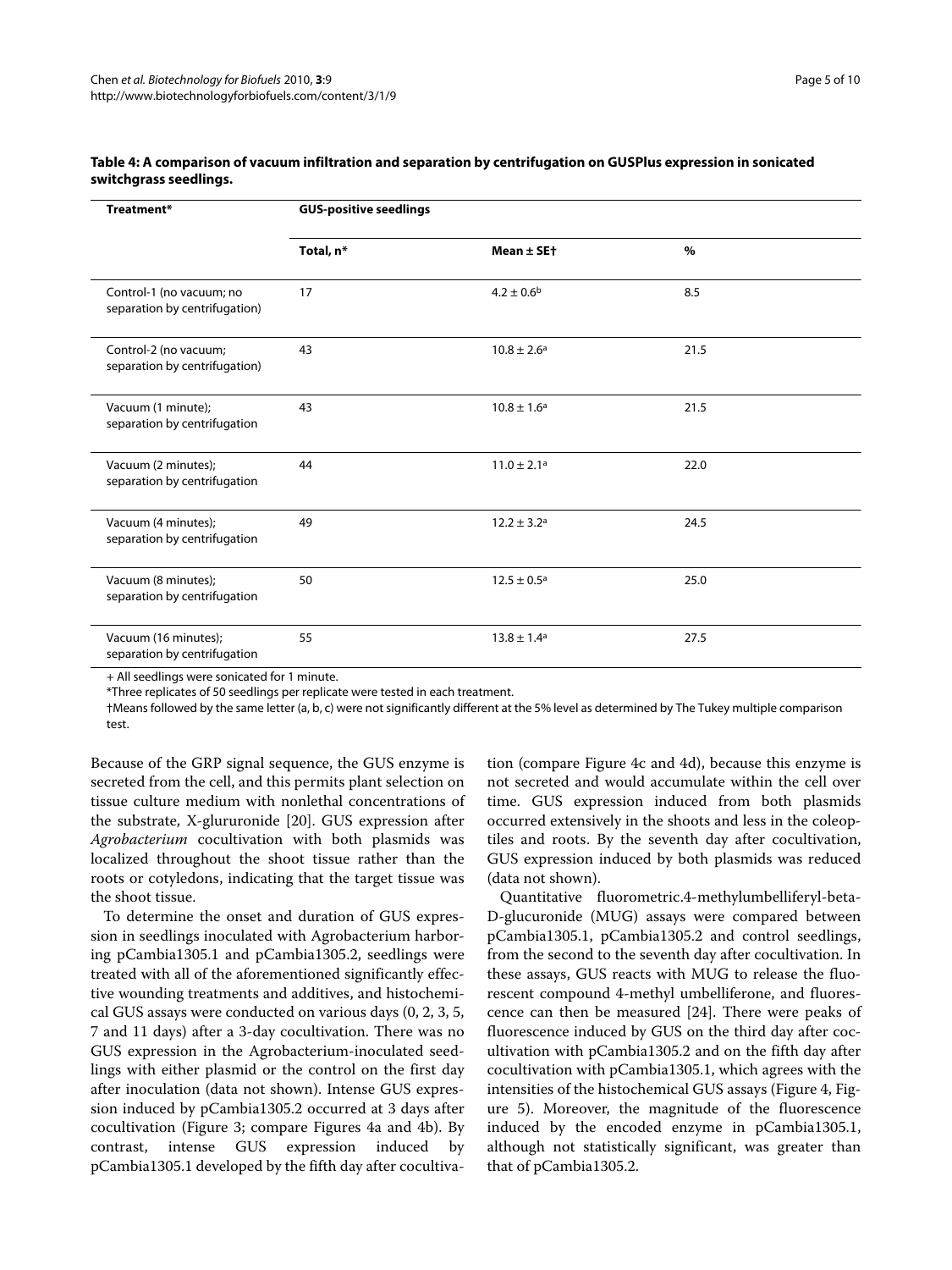| <b>Conc., %</b> | <b>LI700</b>                         |                                     | Silwet L77                           |                                     |                                                  |
|-----------------|--------------------------------------|-------------------------------------|--------------------------------------|-------------------------------------|--------------------------------------------------|
|                 | <b>GUS-positive</b><br>seedlings, nt | <b>GUS-positive</b><br>seedlings, % | <b>GUS-positive</b><br>seedlings, nt | <b>GUS-positive</b><br>seedlings, % | <b>GUS-positive</b><br>seedlings, mean<br>$±$ SE |
| 0.0             | 87                                   | 43.5                                | 89                                   | 44.5                                | $22.0 \pm 0.8$ <sup>a</sup>                      |
| 0.01            | 93                                   | 46.5                                | 97                                   | 48.5                                | $23.7 \pm 0.5^{\text{a}}$                        |
| 0.02            | 116                                  | 58.0                                | 99                                   | 49.5                                | $26.9 \pm 1.4$ <sup>a</sup>                      |
| 0.04            | 68                                   | 34.0                                | 87                                   | 43.5                                | $19.3 \pm 1.6^{\rm b}$                           |
| 0.10            | 19                                   | 9.5                                 | 16                                   | 8.0                                 | $4.4 \pm 0.8$ c                                  |

#### **Table 5: A comparison of two different surfactants, at five concentrations, on transient gene expression of GUSPlus.**

Conc. = concentration.

There were no significant differences between surfactants, but there were significant differences between the concentrations of surfactants. \*Three replicates of 50 seedlings per replicate were tested in each treatment.

† Means followed by the same letter (a, b, c) were not significantly different at the 5% level as determined by The Tukey multiple comparison test

#### **Conclusion**

These experiments optimized the treatments, additives and *Agrobacterium* strains for transient gene expression in switchgrass. The *Agrobacterium* strain AGL1 was most able to infect 3-day-old Alamo switchgrass seedlings in the presence of 100 μM acetosyringone. Double or triple wounding treatments resulted in the highest levels of transient GUSPlus expression. The treatments that significantly increased GUS expression were sonication, needle wounding, mixing by vortex with carborundum, separation by centrifugation and heat shock. Mixing by vortex with carborundum and separation by centrifugation appeared to have the greatest effect on GUS expression in switchgrass. The addition of L-cysteine and DTT during cocultivation also significantly increased GUS expression.

Transient gene expression was increased from 6% in untreated seedlings to 54% after the application of a sequential set of treatments and additives. The *GUS* genes encoded on the two pCambia plasmids, 1305.1 and 1305.2, had different temporal expression patterns in switchgrass seedlings, and histochemical and MUG assays suggest that the enzyme activity of 1305.1 accumulates in the cytosol over a longer period than that of 1305.2.

#### **Methods**

#### **Plant material and preparation**

Alamo seeds, purchased from the Bamert Seed Company in Muleshoe, TX, were dehusked by soaking in 60%  $H<sub>3</sub>SO<sub>4</sub>$  for 30 minutes with shaking, and then washed six

| Temperature, °C | <b>GUS-positive seedlings</b> |                        |      |  |
|-----------------|-------------------------------|------------------------|------|--|
|                 | Total, n*                     | Mean $\pm$ SE+         | %    |  |
| 25              | 66                            | $22.0 \pm 1.2^{\rm b}$ | 44.0 |  |
| 37              | 81                            | $27.0 \pm 0.6^{\circ}$ | 54.0 |  |
| 40              | 78                            | $26.0 \pm 0.6^a$       | 52.0 |  |
| 43              | 79                            | $25.3 \pm 0.9^{\rm a}$ | 52.7 |  |
| 47              | 77                            | $25.7 \pm 0.9^{\circ}$ | 51.3 |  |

#### **Table 6: The effect of heat shock on transient expression of GUSPlus.**

\*Three replicates of 50 seedlings per replicate were tested in each treatment.

† Means followed by the same letter (a, b, c) were not significantly different at the 5% level as determined by The Tukey multiple comparison test.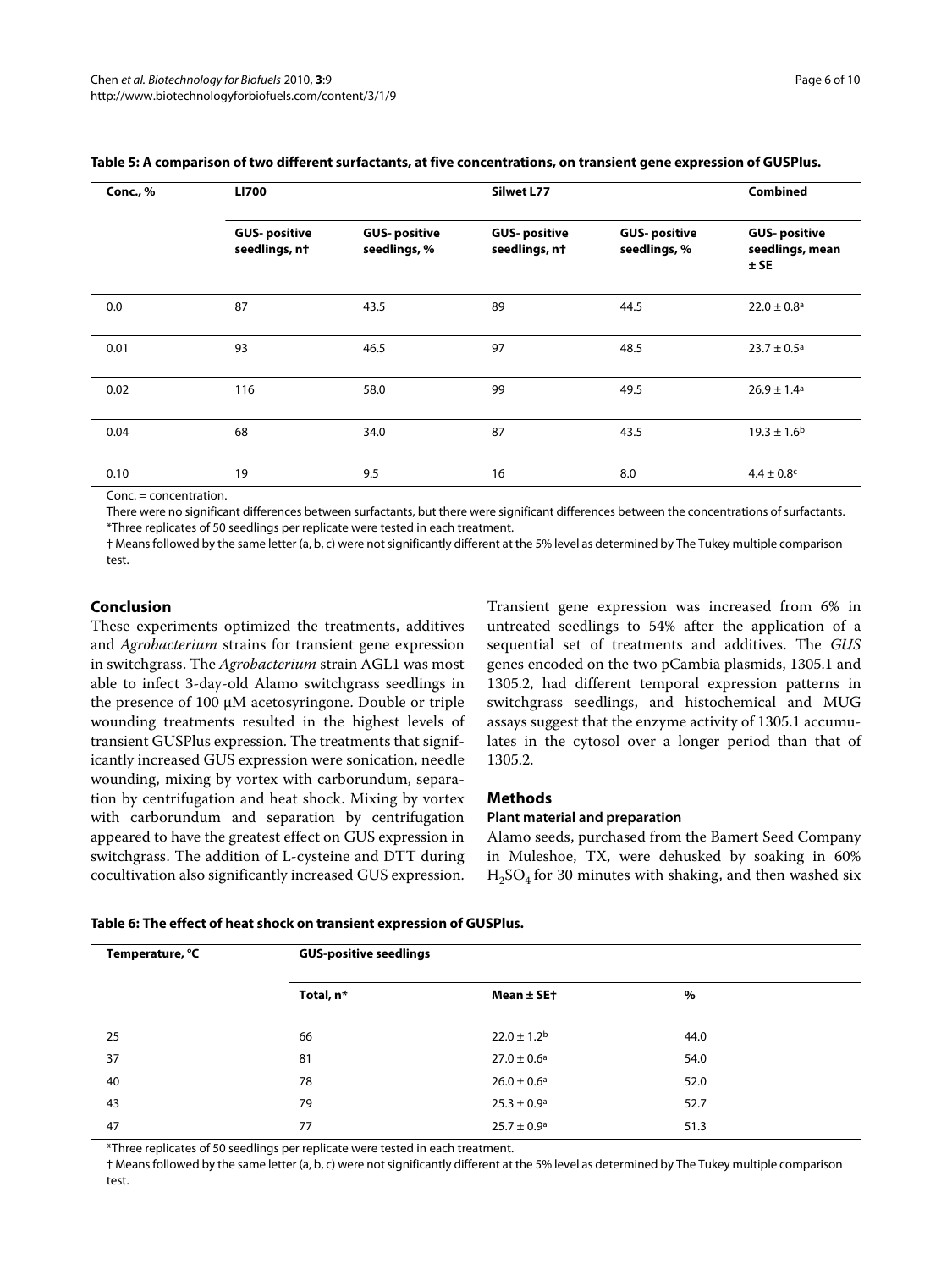| Treatment*     | <b>GUS-positive seedlings</b> |                        |    |  |
|----------------|-------------------------------|------------------------|----|--|
|                | Total, n*                     | Mean $\pm$ SE†         | %  |  |
| pCambia 1305.1 | 48                            | $12.0 \pm 1.1^a$       | 24 |  |
| pCambia 1305.2 | 76                            | $19.0 \pm 2.6^{\rm b}$ | 38 |  |

| Table 7: Comparison of GUSPlus activity between pCambia 1305.1 and 1305.2 after 3 days of cocultivation. |  |  |
|----------------------------------------------------------------------------------------------------------|--|--|
|----------------------------------------------------------------------------------------------------------|--|--|

\*Three replicates of 50 seedlings per replicate were tested in each treatment.

† Means followed by the same letter (a, b, c) were not significantly different at the 5% level as determined by The Tukey multiple comparison test.

times in sterile distilled water with shaking, 5 minutes per wash. The seeds were sterilized in 250 ml of 100% commercial bleach (6% NaClO) with 0.05% of Tween-20 for 30 minutes with shaking and washed six times with sterile distilled water with shaking, 5 minutes per wash. Sterilized seeds were plated on seed germination medium composed of MS salts [[25](#page-11-23)], supplemented with Gamborg B5 vitamins [\[26](#page-11-24)], 2% sucrose, 0.3% Gelrite (Research Products International, Mt. Prospect, IL), pH 5.8 and maintained at  $24 \pm 2$ °C in the dark.

#### **Agrobacterium strains, plasmid and bacterial induction**

Four *Agrobacterium* strains, AGL1 [\[27](#page-11-25)], EHA105 [\[28](#page-11-26)], GV3101 [\[29\]](#page-11-27) and C58 [\[30\]](#page-11-28) were evaluated for their ability to infect germinating switchgrass seeds. AGL1 and EHA105 are hypervirulent strains [\[27](#page-11-25),[28](#page-11-26)]. All *Agrobacterium* strains harbored pCambia1305.1 or pCambia 1305.2 [http://www.cambia.org/daisy/cambia/](http://www.cambia.org/daisy/cambia/585.html) [585.html](http://www.cambia.org/daisy/cambia/585.html)[\[20](#page-11-18)]. These plasmids are the same except the pCambia1305.2 carries the GRP signal peptide sequence which permits secretion of GUSPlus enzyme from the cell. Both carry the catalase intron:GUS sequence to prevent expression of GUS genes in *Agrobacterium and* the hygromycin gene as a plant selectable marker. Four different concentrations of acetosyringone (0, 50, 100, 200 μM) were tested to determine which induced the virulence of

<span id="page-8-0"></span>

**Figure 3 Microtitre plate comparing switchgrass seedlings after a 3-day inoculation with Agrobacterium harboring two different βglucuronidase (GUS) plasmids and assayed for GUS activity**. Switchgrass seedlings inoculated with Agrobacterium harboring **(a)**  pCambia 1305.1 and **(b)** pCambia 1305.2.

*Agrobacterium* to the greatest extent as determined by GUS staining.

The *Agrobacterium* was grown in liquid YEP medium (10 g l-1 Bacto Peptone, 10 g l-1 yeast extract, 5 g/l NaCl, pH7.0) overnight and separated by separation by centrifugation the next morning at 1376× g at room temperature (22  $\pm$  4°C) for 10 minutes. The bacterial pellet was gently resuspended in liquid resuspension solution (0.1× MS, 1× vitaminB5, 3% sucrose, 1.2 g/l 2-(N-Morpholino)ethanesulfonic acid (MES), pH 5.4) and diluted to  $OD_{600} = 1.0$ , then 1 M acetosyringone (Acrose Organ-

<span id="page-8-1"></span>

**Figure 4 Duration of β-glucuronidase (GUS) expression after a 3 day cocultivation with Agrobacteriumharboring pCambia 1305.1, pCambia 1305.2 and a control**. Seedlings cocultivated with **(a, c)**  pCambia 1305.1 and **(b, d)** pCambia 1305.2 at 3 and 5 days after cocultivation, respectively, and stained for GUS. **(e, f)** Control seedlings at 2 and 7 days after cocultivation without Agrobacterium, respectively, and stained for GUS.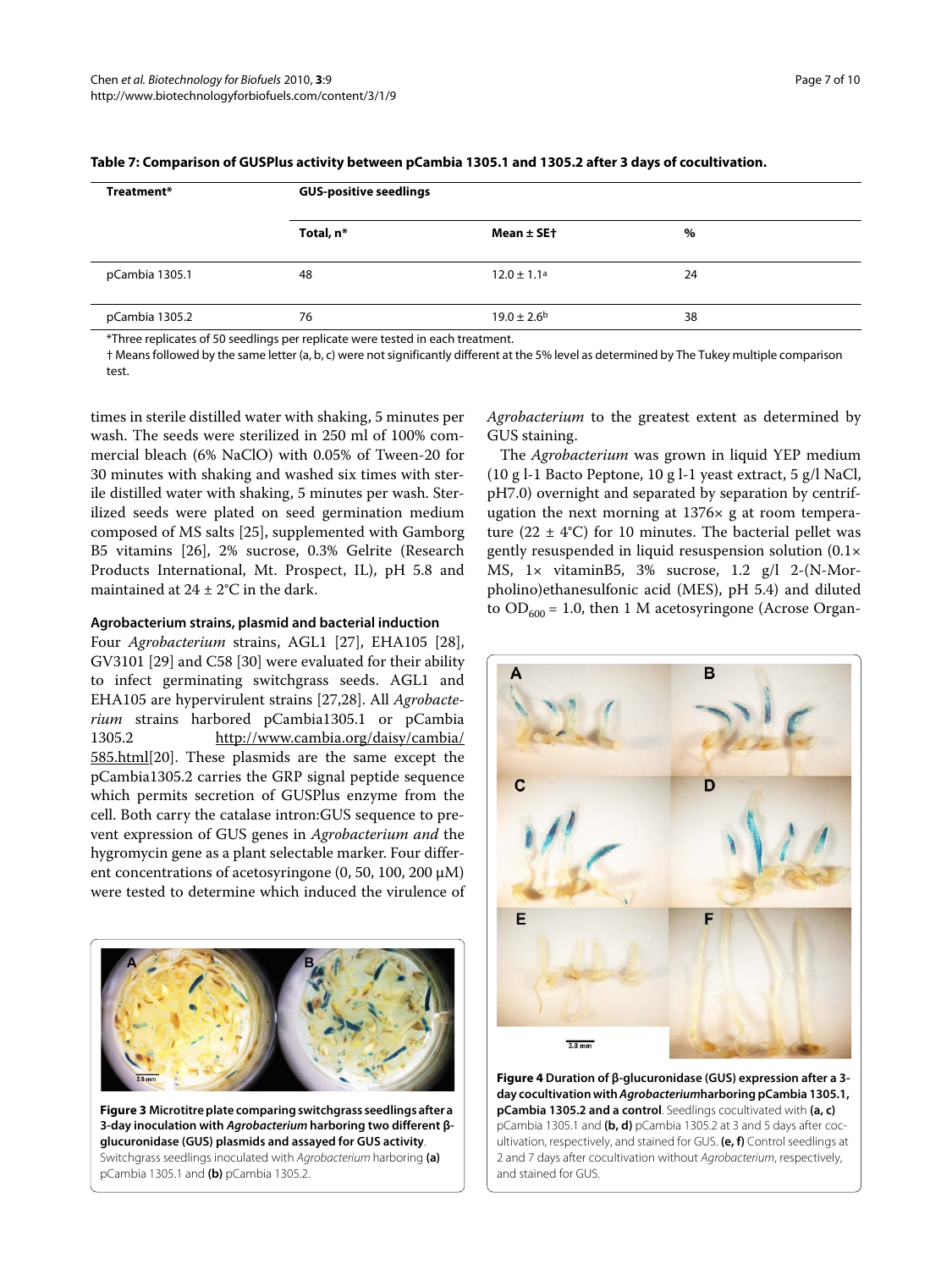<span id="page-9-0"></span>

ics, Morris Plains, NJ, USA) dissolved in dimethyl sulfoxide, and added to a final concentration of 100 μM for a 3 hour induction period (henceforth termed the *Agrobacterium* resuspension solution).

#### **Treatments and Agrobacterium inoculation**

To test which strain of *Agrobacterium* induced the greatest GUSPlus staining, four *Agrobacterium* strains harboring pCambia1305.2 were used to inoculate 3-day-old switchgrass seedlings. In some treatments, the junction area between the root and shoot were pierced two or three times with a sterile needle that had been dipped in *Agrobacterium* resuspension solution under a dissecting microscope (Stereomaster, Fisher Scientific, Pittsburgh, PA, USA). After wounding, the entire seedlings were placed in *Agrobacterium* resuspension solution, incubated for 30 minutes and placed onto sterile 8.4 cm filter paper in a  $100 \times 15$  mm Petri dish (BD Biosciences, Franklin lakes, NJ, USA) wetted with either 1.6 ml of sterile H<sub>2</sub>O and 100 μM acetosyringone or 1.6 ml of a solution comprising H2O, DTT (154 mg/l; [\[12](#page-11-10)]), L-cysteine (400 mg/l; [[11,](#page-11-9)[12\]](#page-11-10)) and acetosyringone (100  $\mu$ M), incubated at room temperature in the dark for 3 days of cocultivation. Three replicates, with 50 seedlings per replicate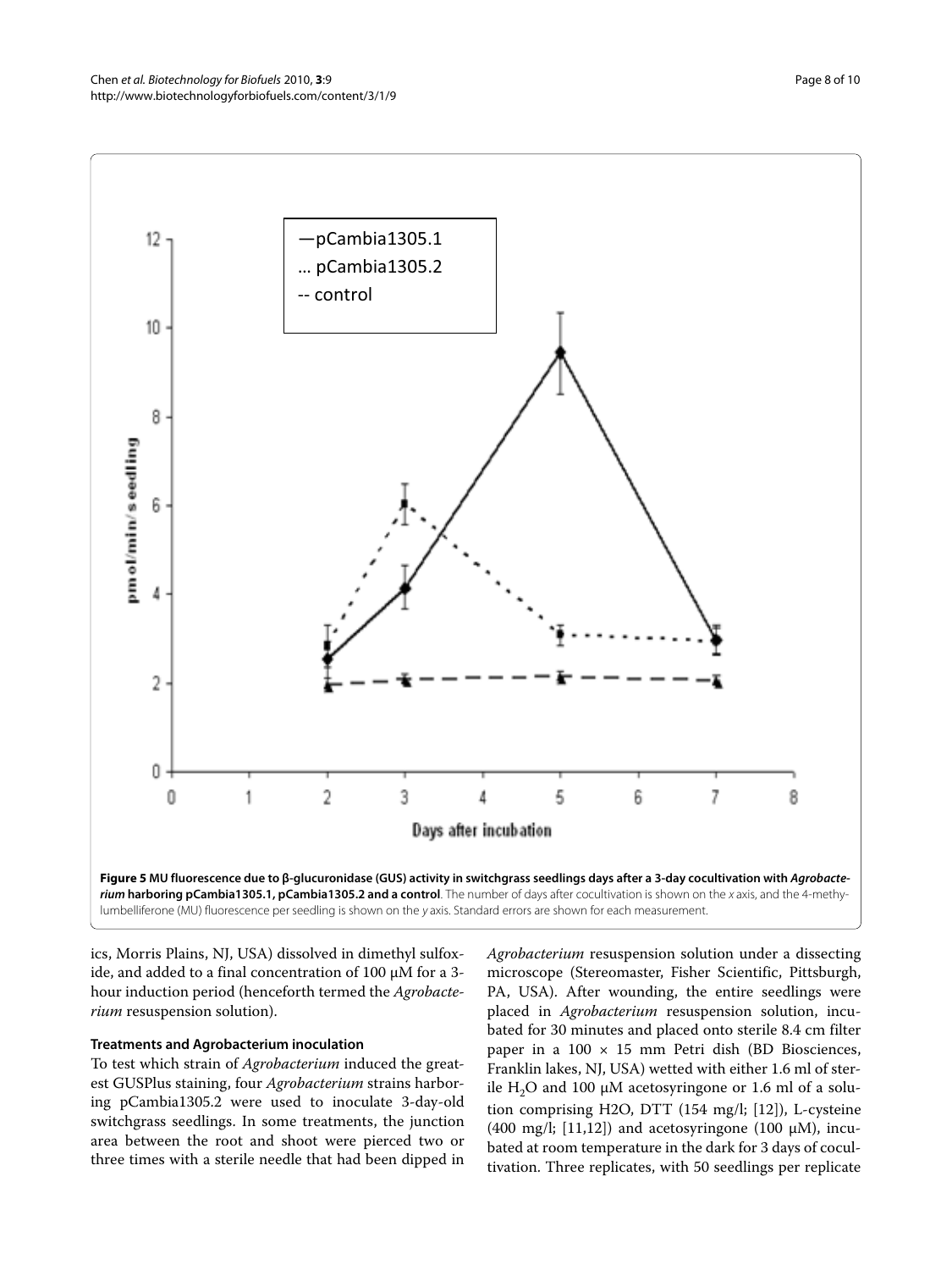were tested for each strain and at each acetosyringone concentration.

For the sonication treatments, 10 seedlings were placed in sterile tubes to which 500 μl of *Agrobacterium* resuspension solution was added, and the tubes were placed in a sonicator (Branson 1210; Fisher Scientific, Atlanta, GA, USA) for various durations (0, 0.5, 1, 2, 4 and 8 minutes), after incubation with *Agrobacterium* resuspension *s*olution for 30 minutes. The seedlings were spread onto sterile 8.4 cm filter paper in a  $100 \times 15$  mm Petri dish; the paper was wetted with either 1.6 ml of sterile H2O and 100 μM acetosyringone, or sterile H2O, DTT (154 mg/l; [[12\]](#page-11-10)), L-cysteine  $(400 \text{ mg/l}; [12,13])$  $(400 \text{ mg/l}; [12,13])$  $(400 \text{ mg/l}; [12,13])$  $(400 \text{ mg/l}; [12,13])$  and acetosyringone (100  $\mu$ M), and were cocultured for 3 days at room temperature in the dark. There were three replicates, with 50 seedlings per replicate.

Vortex-carborundum-sonication treatments consisted of placing 50 seedlings in 50 ml tubes (Falcon; Becton Dickinson Labware, Franklin Lakes, NJ, USA) to which 5 ml of *Agrobacterium* resuspension solution and 1 ml of 0.1% carborundum solution (w/v) (Fisher Scientific, Atlanta, GA, USA; [\[6\]](#page-11-5)) were added. The tubes were then mixed by vortex at 4000 rpm for 2 minutes. After the carborundum treatment, the seedlings were placed in 1.5 ml microcentrifuge tubes (10 seedlings per tube), to which 500 μl of the *Agrobacterium* resuspension solution was added, and the tubes were sonicated for 1 minute. The sonicated seedlings were incubated for 30 minutes at room temperature, separated by centrifugation at 2400 g, for 1 minute, spread onto filter paper and cocultivated with *Agrobacterium* as described previously. There were three replicates, with 50 seedlings per replicate.

For vacuum infiltration treatments, 3-day-old seedlings were placed in sterile 1.5 ml microcentrifuge tubes (10 seedlings per tube) to which 500 μl of *Agrobacterium* resuspension solution was added, and the tubes were placed in a sonicator (Branson 1210; Fisher Scientific) for 1 minute. The tubes were then placed in a vacuum chamber under vacuum (610 mm of Hg) for 0, 1, 2, 4, 8 and 16 minutes. This was followed by incubation with *Agrobacterium* resuspension *s*olution for 30 minutes and separation by centrifugation (1 minute at 2400 g). The 3-day cocultivation was the same as described above.

Heat-shock treatments were applied by inserting the samples (10 seedlings per microcentrifuge tube in 500 μl *Agrobacterium* resuspension solution) into a heating block at various temperatures (25, 37, 40, 43, 47 degrees Celsius) for 2 minutes, then placing the tubes into a sonicator for 1 minute (as previously described), followed by incubation for 30 minutes, and separation by centrifugation at 2400 for 1 minute. The 3-day cocultivation was as described above, using three replicates, with 50 seedlings per replicate.

For surfactant treatments, two surfactants (Li700 (Loveland Products Inc., Greeley, Colorado, USA) and Silwet L-77 (Lehle Seeds, Round Rock, TX, USA)) were compared at five concentrations (0, 0.01, 0.02, 0.04 and 0.1% v/v). The surfactants were added to the *Agrobacterium* resuspension solution in which the seedlings were placed (each tube contained 500 μl of solution per 10 seedlings). The samples were sonicated for 1 minute, incubated for 30 minutes and separated by centrifugation at 2400 for 1 minute. The 3-day cocultivation was as described above, using three replicates, with 50 seedlings per replicate.

#### **Histochemical and fluorometric assay of GUS expression**

GUS staining was performed according to Jefferson *et al*. [[24\]](#page-11-22) with some modifications. The seedlings were incubated overnight at 37°C in a solution containing 50 mM sodium phosphate buffer (pH 7.0), 2 mM EDTA, 0.12% Triton, 0.4 mM ferrocyanide, 0.4 mM ferricyanide, 1.0 mM 5-Bromo-4-chloro-3-indoxyl-beta-D-glucuronide cyclohexylammonium salt (X-Gluc) (Gold Biotechnolgy, St. Louis, MO, USA) and 20% methanol anhydrate. Seedlings with GUS foci > 2 mm were counted as positive.

Fluorometric MUG assays were performed according to Jefferson *et al*. [\[24](#page-11-22)] with some modifications. Shoots of 50 seedlings per treatment were excised, placed in 1.5 ml microcentrifuge tubes, and homogenized with a small mortar and pestle and liquid nitrogen. After homogenization, 250 μl of extraction buffer (50 mM sodium phosphate, pH 7.0, 10 mM EDTA, 0.1% Triton X-100, 0.1% SDS, 10 mM β-mercaptoethanol) was added. The pellet was resuspended by mixing by vortex and separated by centrifugation at 10,000 at 40°C. The supernatant was removed, frozen in liquid nitrogen, and stored at - 80°C. Aliquots of the supernatant (25 μl) were added to 1 ml GUS assay buffer (2 mM 4-methylumbelliferyl-beta-D glucuronide (Sigma, St. Louis, MO, USA) and 10 mM βmercaptoethanol in extraction buffer), incubated at 37°C for 5, 35 and 95 minutes. Samples (200 μl) of this reaction were mixed with 800 μl stop solution (0.2 M  $\text{Na}_2\text{CO}_3$ ), and the fluorescence measure with excitation at 365 nm and emission at 455 nm in a FLx 800 fluorescent microplate reader (BioTek Instruments, Winooski, VT). Protein content was measured at 595 nm using a commercial kit (Quick Start Bradford Protein Assay Kit; Bio-Rad, Hercules, CA, USA). Three replicates of 50 seedlings per replicate were measured at each time interval.

#### **Statistical analyses**

The number of seedlings expressing GUS foci  $\geq 2$  mm was counted and analyzed using one-way or two-way ANOVA for a fixed effects model (Minitab. 15 software). If the counts were small (<10), tended toward a Poisson distribution and did not satisfy normality, the data were